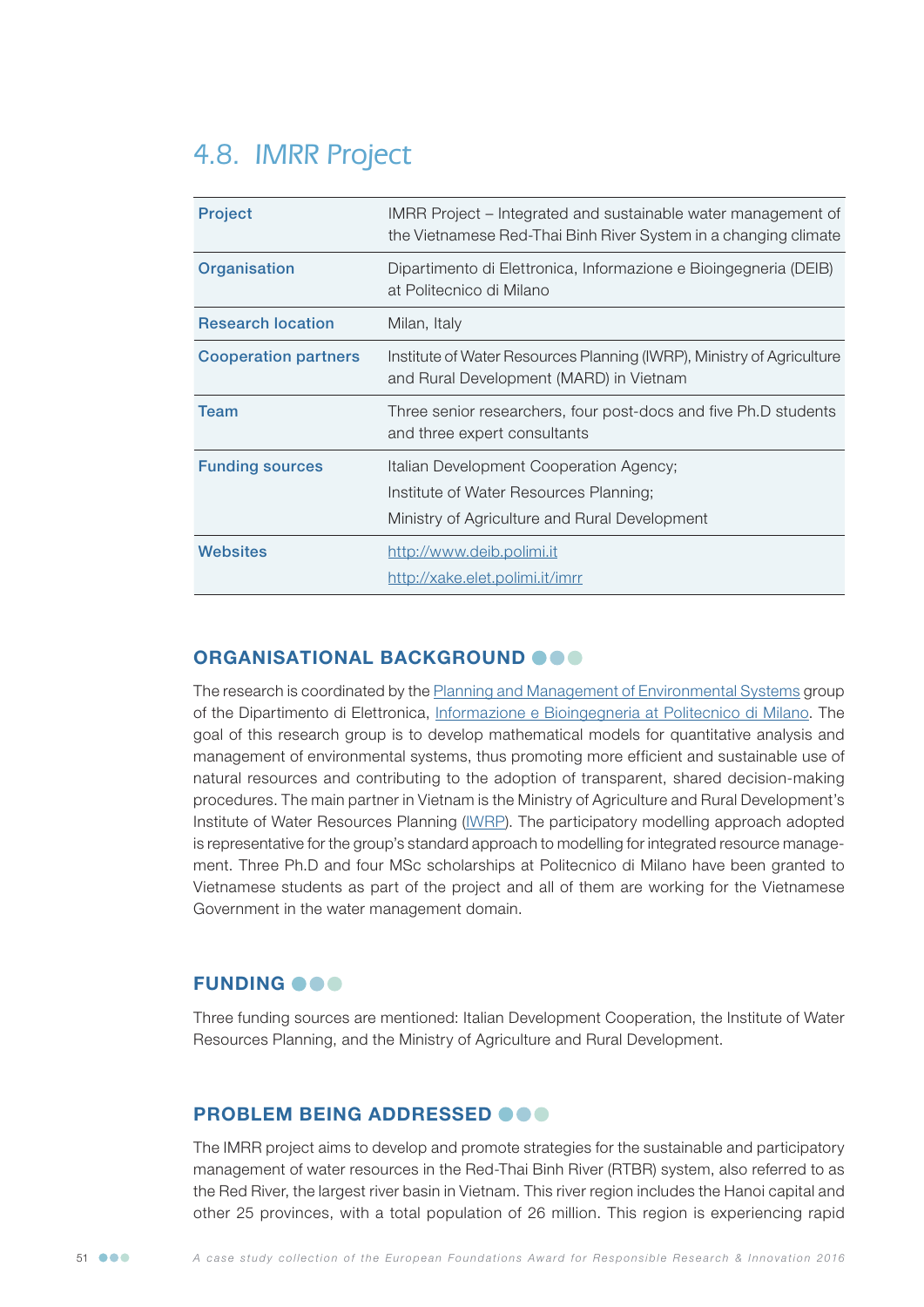population and economic growth. To accommodate this growth and preserve the river, the IMRR approach combines coordinated decision-making and stakeholder participation, supported by advanced modelling and optimisation tools, and capacity building in local institutions. The aim is to build tools and knowledge to analyse trade-offs, considering human water uses, ecosystem needs and natural disaster risk management. It provides tools and capacity to allow Vietnamese institutions involved in water resource management to negotiate sustainable policies in a participatory bottom-up way and to replicate water resource planning processes in other water systems around Vietnam.



### RESEARCH DESIGN AND SOLUTION OOO

IMRR adopts an Integrated and Participatory Water Management approach. The participatory modelling approach aims at capacity building and competence transfer to the local institutions and has been developed over the years by prof. Soncini-Sessa and colleagues (see two books edited by Soncini (2007): "Integrated and participatory water resources management"). The project has three aims:

- to study the huge Red River water system, identify efficient management strategies and analyse their adaptability to ongoing climate and socio-economical changes;
- to develop an open-source decision-making platform ("Red-TwoLe"), to periodically support planning on the Red River water system. The platform integrates simulation models of the physical processes and decision-making support tools. The platform has a geo-referenced graphical interface to interact with stakeholders and the general public, which can explore the impact of different management strategies on the different sectors at different locations in the basin. Red-TwoLe has been installed and configured and is currently operating on the server of the Vietnamese partner (IWRP);
- to build capacity through Italian scholarships for Vietnamese Masters and Ph.D students, technical workshops throughout the project duration and a residential final course.

All stages and activities involve participation of stakeholders; stakeholders were involved e.g. in detection of actions, definition and validation of indicators, identification of models, evaluation of effects and in designing and choosing strategies.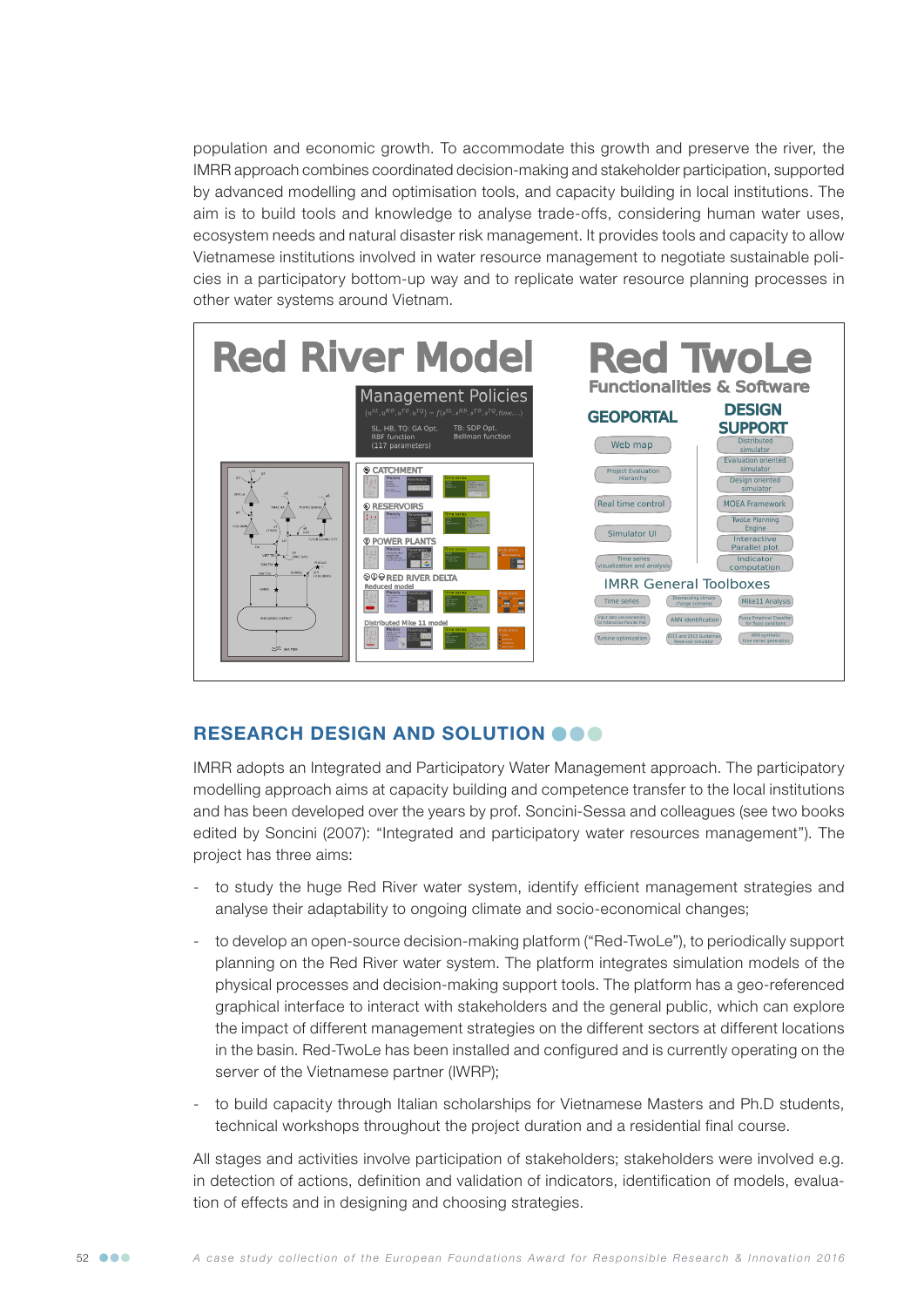## GRAND CHALLENGE BEING ADDRESSED @@@

Water resource management is a key issue in the path toward sustainability, especially in a fast-developing country like Vietnam, which relies on water resources for many economic activities. Water availability can create conflicts between different users at various times and under a variety of conditions.

The main issues to be tackled and addressed by the project are:

- Improved handling of water allocation and distribution conflicts between the varying water needs of private and public actors;
- Minimisation of economic losses (for agriculture and hydropower sectors), reduction of the risk of flooding and enhancement of environmental quality through more effective and sustainable water allocation and distribution.

### RESPONSIBLE RESEARCH AND INNOVATION OOO

The IMRR Project adopts a participatory approach which is intended to include all relevant stakeholders in the planning process, thereby integrating distributed and field-specific expertise at every stage in the project. The stakeholders represent diverse organisations: four different Ministries (Agriculture, Natural Resources and Environment, Industry, Transport), the Central Commission for Storms and Flood Control, the National Power Company, Provinces and Irrigation Districts, Vietnamese universities and research centres. The project aims not to provide a single, closed solution for water resource planning and management in the Red River basin but to equip Vietnamese institutions with tools and capacity.

The integrated water management approach allows actors to share knowledge and information. The IMRR project supports this process at various levels through the provision of various different tools:

- Ongoing research has been discussed at annual public meetings (the so-called "Basin Meeting"), which are open to all relevant stakeholders and chaired by the Vice-Minister of MARD (Ministry for Agriculture and Rural Development);
- Data collection and indicator definition has been supported by the project website, which is powered by MediaWiki technology and promotes continuous review and sharing of the knowledge base;
- Project reports, providing descriptions of all technical aspects and implementation details, have been published on the website throughout the duration of the project;
- Several training courses have been systematically provided at the IWRP offices on a regular basis thorughout the duration of the project, addressing specific topics (e.g. climate change impact assessment, participatory water management);
- The Red River Geoportal, a web based, open source, spatial data infrastructure, has been developed to share, visualise, analyse and compare different strategies for the management of the Red River water system. At the last Basin Meeting, Red-TwoLe was officially delivered by Italian Ambassador to two Vietnamese Ministries, MARD and MoNRE (Ministry of Environment and Natural Resources), and it has been installed and configured on the server of the Vietnamese partner. A demo version of the Geoportal has also been installed on a [server](http://xake.elet.polimi.it:8081/vietnam) at Politecnico di Milano.